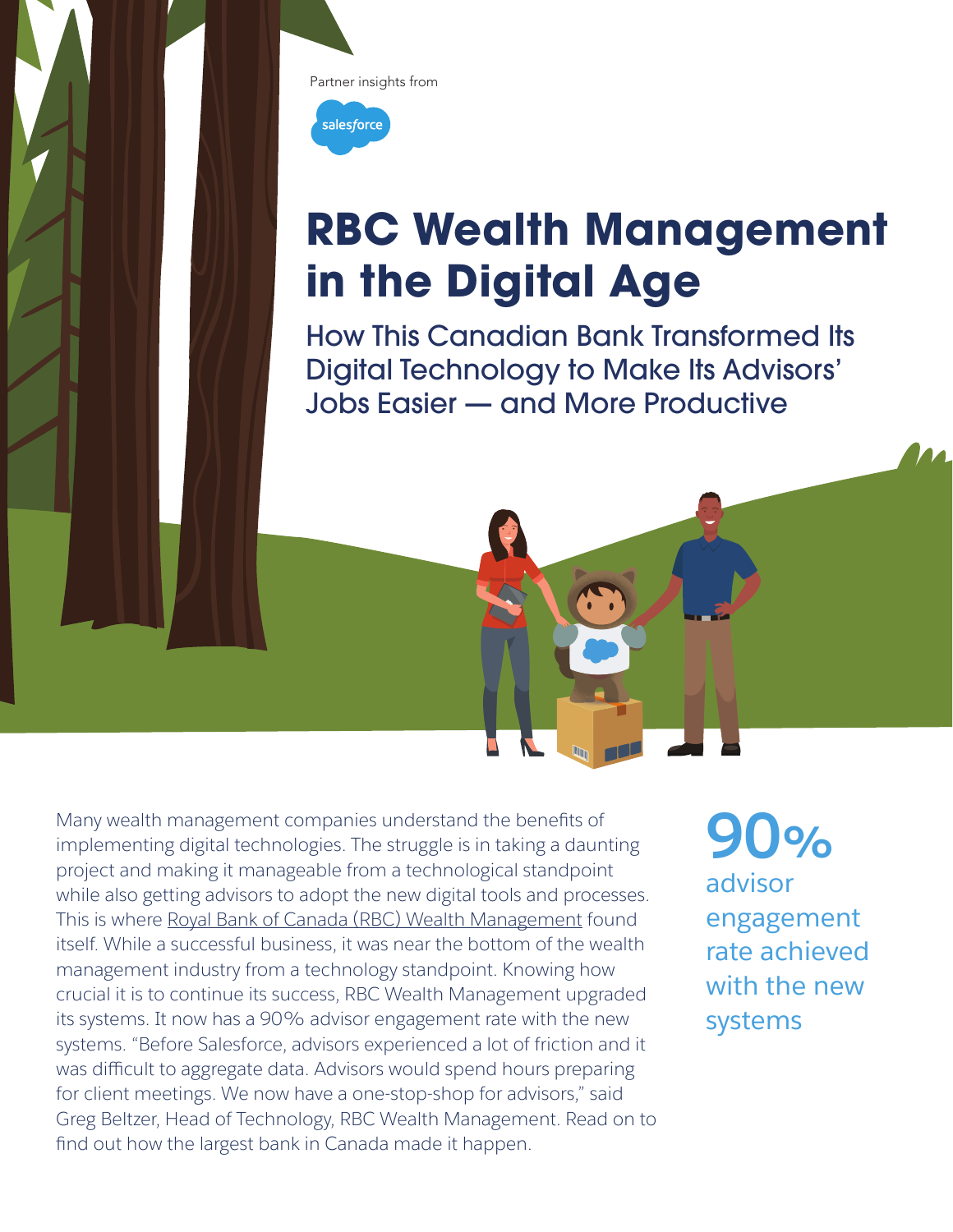

# **WHO IS RBC WEALTH MANAGEMENT?**

RBC Wealth Management is the world's fifth largest wealth manager by assets, with \$825 billion in assets under its administration. It has more than 4,800 financial consultants, advisors, private bankers, and trust officers who provide advice and wealth solutions to individuals, families, and institutions.

# **26 SEPARATE SYSTEMS MAKE ADVISORS INEFFICIENT**

With a clear understanding that the future of wealth management depends on relationships, leaders at RBC Wealth Management also know that the definition of "relationship" continues to morph in the digital world. While successful, they knew the company's technological limitations were a major risk. Both processes and systems were in need of an overhaul. They were using an aging customer relationship management (CRM) tool. They underinvested in the tool, and the vendor didn't have a clear vision for it beyond a CRM. They needed a system that allowed for more than taking notes and entering phone numbers. They wanted to provide all customer data to advisors on their desktops.

Beyond outgrowing the platform, advisors had to access 26 systems to pull together the client data they needed to prepare for meetings or to onboard new clients. This obviously took a long time, and to make things worse, data (including some balances) wasn't always in sync between the systems. Without the tools to be efficient or productive, advisors spent too much time with administrative tasks at the expense of bringing in new business and building their books.

# One of the main change catalysts was learning that

25% of recruits accepted jobs with competitors due to the state of the company's digital technology. Leaders were having issues keeping and attracting advisors because of this antiquated tech.

Besides their own advisors being unhappy, they were losing out on recruits who loved the company and its culture but found the technology to not be competitive with other wealth firms. Through surveys, leaders found that 25% of recruits accepted jobs at competitor companies solely due to the state of their digital technology.

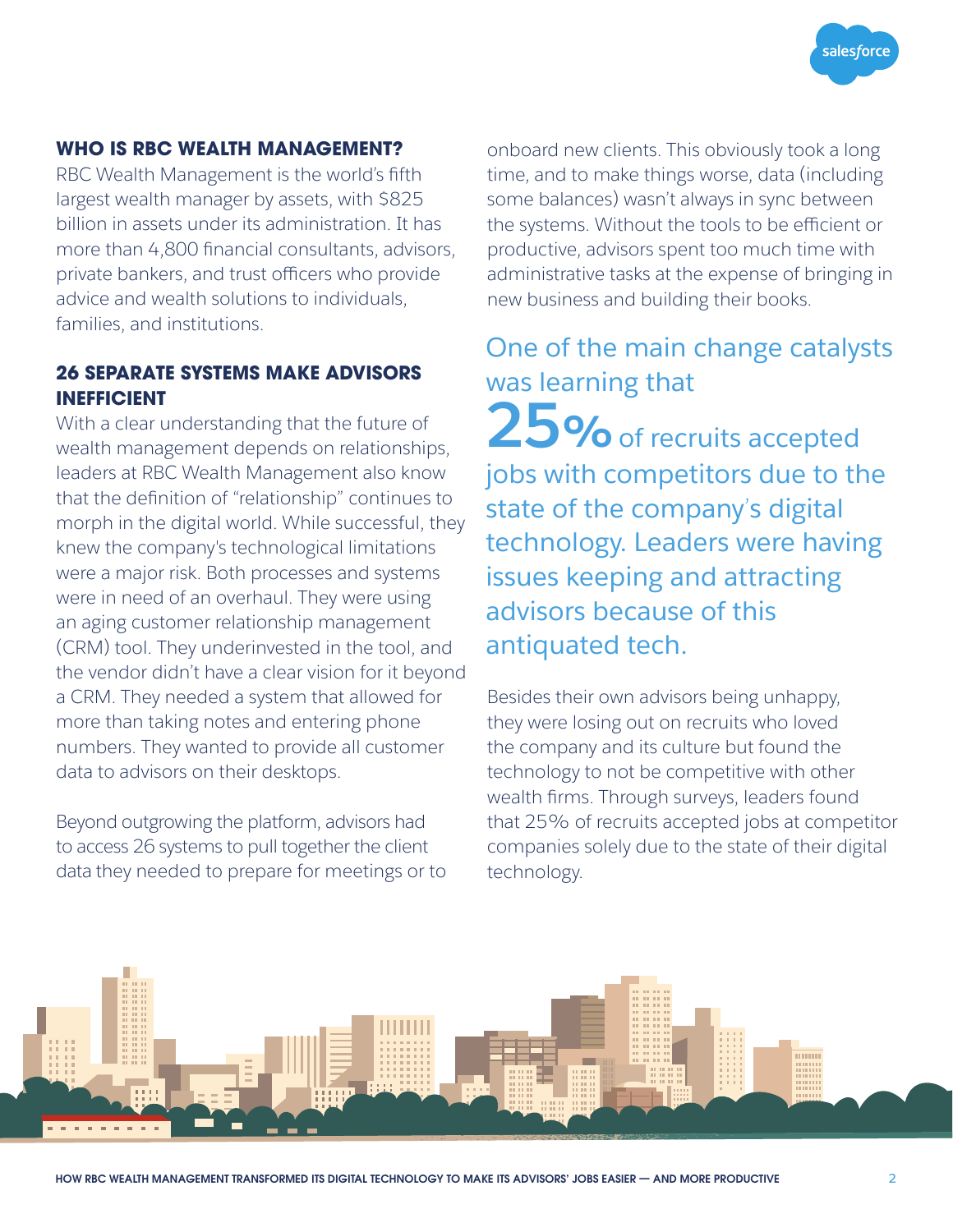salesforce

RBC Wealth Management's leaders knew they needed to transform their systems and processes and make their advisors' lives easier. Keys to improving their success and productivity included:

- Providing advisor desktops with the tools to grow their business
- Integrating their systems and pulling all customer data into one place
- Allowing advisors to prepare for client calls and meetings in less time with analytics and reporting capabilities that better served their clients' needs

# **CONSIDERATIONS**

Already frustrated with its legacy providers' lack of vision, RBC Wealth Management decided early not to pursue a solution with them. Its final decision came down to Salesforce and another provider. It chose Salesforce for a number of reasons and benefits. One big reason was the company's help desk had experience using Salesforce. That relationship started with one help deck and expanded to all its help desks, middle office, and operations. With that foundation, the Salesforce team created a longterm vision for RBC Wealth Management. RBC needed more than a CRM, so Salesforce was able to offer its full platform, leveraging RBC's advisor desktop as their single source of truth. Following the presentation of the plan, company leaders put together the necessary implementation steps to accomplish this vision.

#### **Single Source of Truth**

A key piece of the solution is Financial Services Cloud. Financial Services Cloud has purposebuilt capabilities that unite client data from from RBC Wealth Management's current systems into a single source of truth to help advisors more

easily manage their book of business. Financial Services Cloud's ability to integrate with RBC Wealth Management's key legacy systems allows advisors (and management) to access all customer information easily from their desktop. A seamless data exchange between Financial Services Cloud and the other systems also solves the problem of inconsistent data between systems.

#### **Speed to Market**

Speed to market was an important consideration as RBC Wealth Management was already behind with digital technology. Financial Services Cloud is an out-of-the-box solution with a very mature wealth component that allowed RBC Wealth Management to roll out to advisors (and clients) within nine months.

#### **Access to Reporting and Analytics**

Salesforce also offers back-end reporting benefits that RBC Wealth Management didn't have with its current system. In fact, the legacy CRM didn't have any reporting capabilities. With Salesforce, advisors can create and customize their own reports instantly instead of waiting days or weeks for canned reports. The number of spreadsheets used to manually keep track of their business was pervasive, onerous, outdated, and spread among multiple systems. With Salesforce, advisors can access analytics, such as clients' likelihood to add assets, which they never had before around their book of business — in near real time right on their desktop.

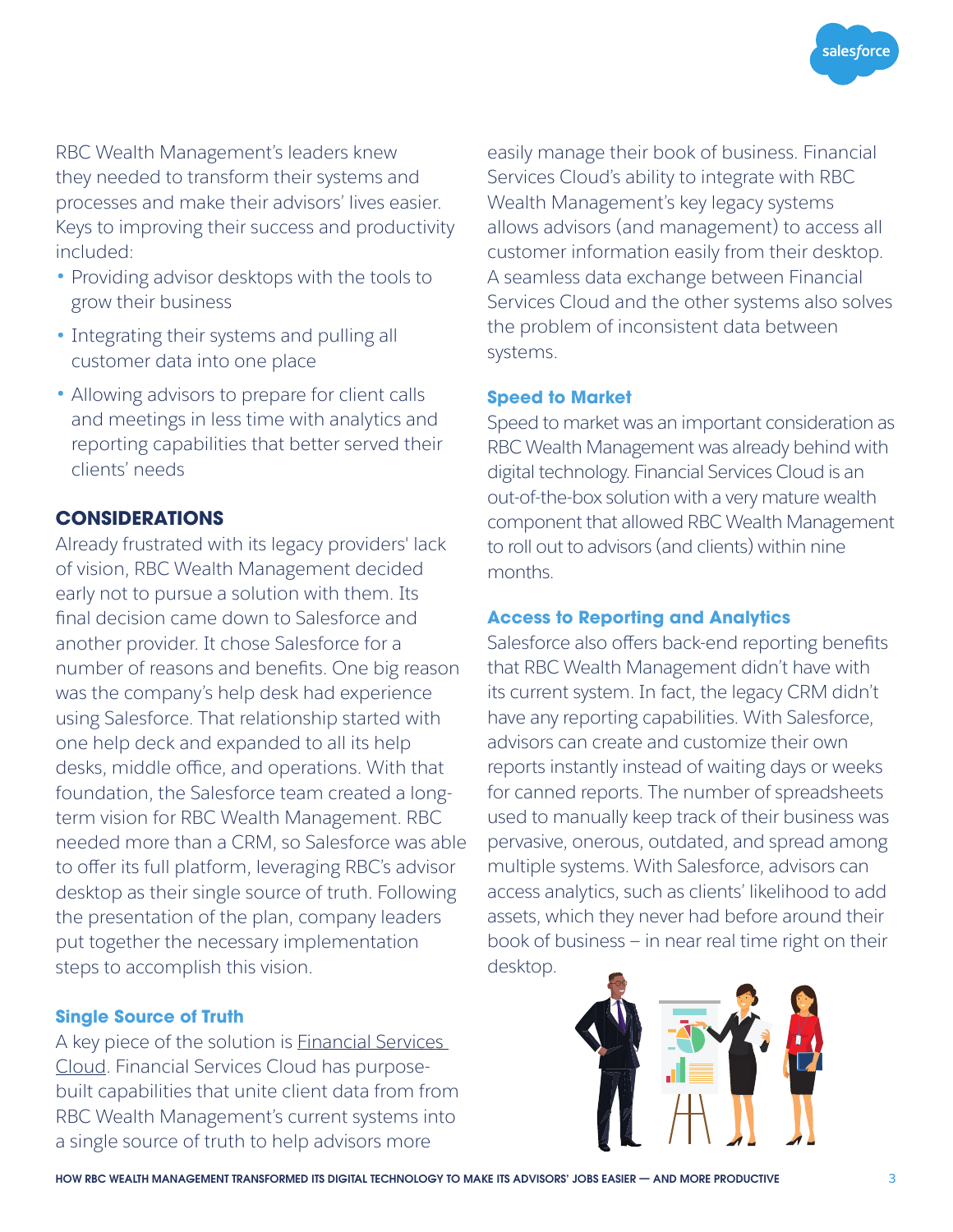# **Compliance Solutions**

Compliance with regulations requires a lot of documentation and transparency. Solutions for requirements, such as Client Best Interest, can be built right into Salesforce so advisors can seamlessly track for overdue work items.This also helps management provide improved transparency and immediacy with regulatory compliance.

#### **ACTIONS**

Just adding new digital technology and tools wasn't enough to make the right impact with RBC Wealth Management's advisors. It also required changing processes that were developed based on the technology they were using at the time. These were manual and not efficient, with a lot of data entry. "You can't just take something and make it digital. You have to look at and take advantage of processes to get full value," said Greg Beltzer, Head of Technology, RBC Wealth Management. Management wanted to optimize its processes based on new

possibilities with the technology to drive better and faster return on investment.

As a result, company leaders dove heavily into change management to encourage buy-in with the company's staff. They created an internal team (WealthX) to drive the changes. It also helped that they had full support from the executive team throughout the project. With a clear vision of what these changes meant for RBC Wealth Management, they provided visibility to all employees, as well as the resources needed to complete the transformation.

Part of the implementation included replacing the company's client master, which required a significant amount of data scrubbing. Beltzer recommends this as a crucial step so that companies have extremely clean data for the new system. He said, "If you put bad data into a new platform, it's still bad data." This led to more comfort for advisors in using the new tools.

# **FOR COACHING AND TRAINING ADVISORS ON FINANCIAL SERVICES CLOUD, THEY FELL INTO TWO GROUPS.**



who had been there a long time needed a lot of coaching. The company involved its practice management group to coach them on how to apply the new processes, using the technology to run their books and get the most from their opportunities.



had experience with Salesforce from past firms. Their training was geared more to specific things they had done with those companies and how to apply them to RBC Wealth Management's procedures.

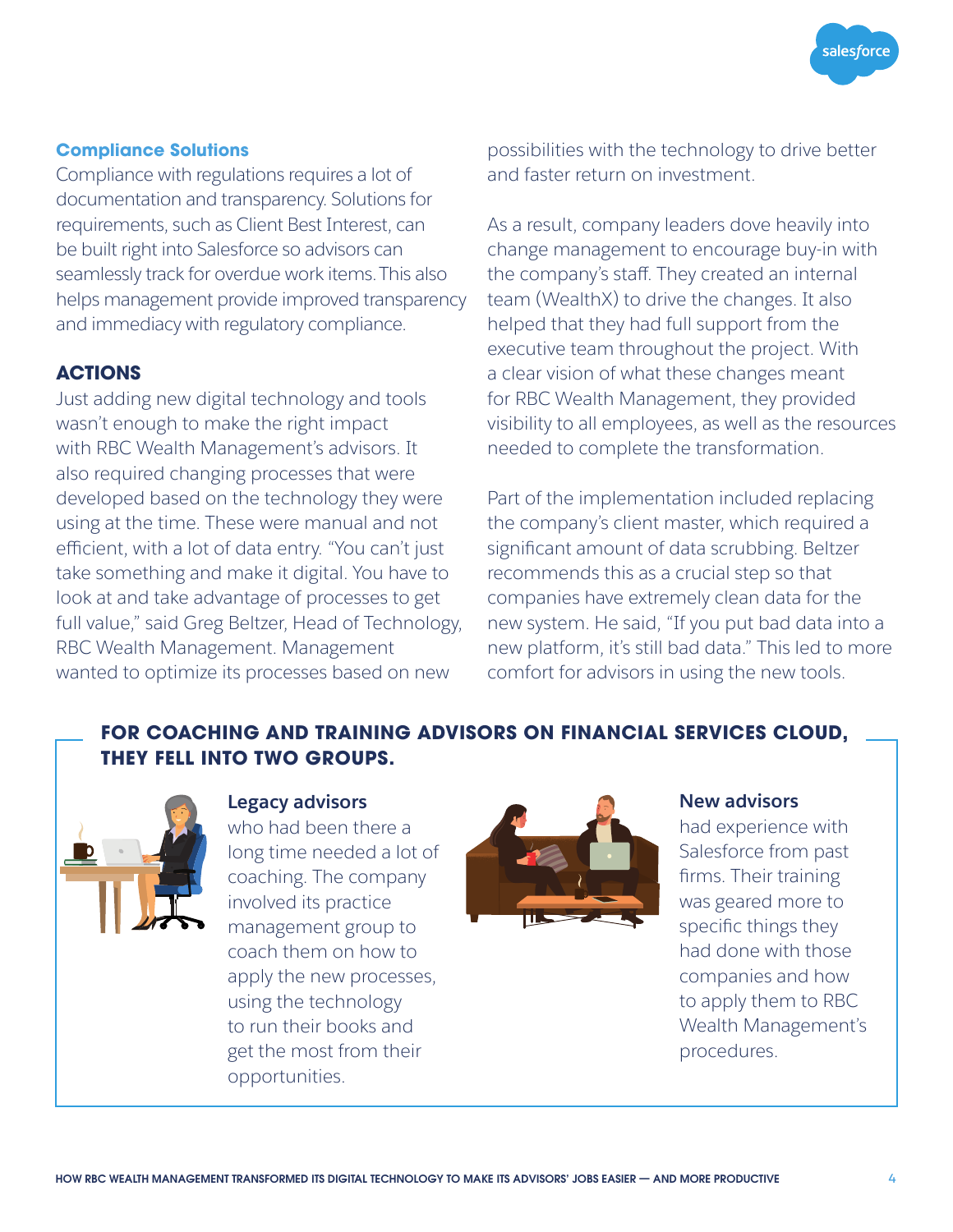

# **RESULTS**

Working with Salesforce, RBC Wealth Management launched the new tools in six months from the start of discovery, including the integrations with its legacy systems.

With advisors having a single source of truth, entering data into Salesforce also updates **90%** of their systems for a huge time savings. Onboarding clients and opening new accounts used to take days or weeks, but now is accomplished in hours (or less).

RBC Wealth Management was also able to sunset a number of its systems to get the total down to single digits.

With access from their desktops, advisors like the ability to create their own reports. The desktops are populated with some basic templates to start with, and advisors can customize and sort the data to present it how they like. The integration pulls the data for them, and they can seamlessly move between applications.

Adding Tableau CRM (formerly Einstein Analytics) to Financial Services Cloud changed advisors' view of the CRM as a tool to input data to a tool from which they can retrieve data. Based on the integrated client info, Tableau CRM uses artificial intelligence (AI) to recommend personalized offers for clients. Advisors now spend time on higher value-added opportunities with better chances of success.

Advisors can focus on servicing clients and building out business. No more scrambling to pull in client information on the fly. They can create and print out high-quality client information that focuses on important data for specific meetings, allowing advisors to put their energy into building better relationships with their clients instead of mundane administrative work. A key result is that RBC Wealth Management is currently at a 90% adoption rate, which shows the value the advisors see in the digital capabilities. Beltzer summed it up by saying, "When you make things easy, it's amazing what that does to adoption."

One of the biggest successes in the company's transformation is the success it is now having with recruitment. Along with the best recruiting success the company has ever experienced, retention is also remarkably high. Even as the industry as a whole is seeing turnover, advisors are gladly staying with RBC Wealth Management. Once viewed as being near the bottom for technology in the industry, RBC Wealth Management is now considered a leading firm.

A key result is that RBC Wealth Management is currently at a **90%** adoption rate, which shows the value the advisors see in the digital capabilities. Beltzer summed it up by saying, "When you make things easy, it's amazing what that does to adoption."